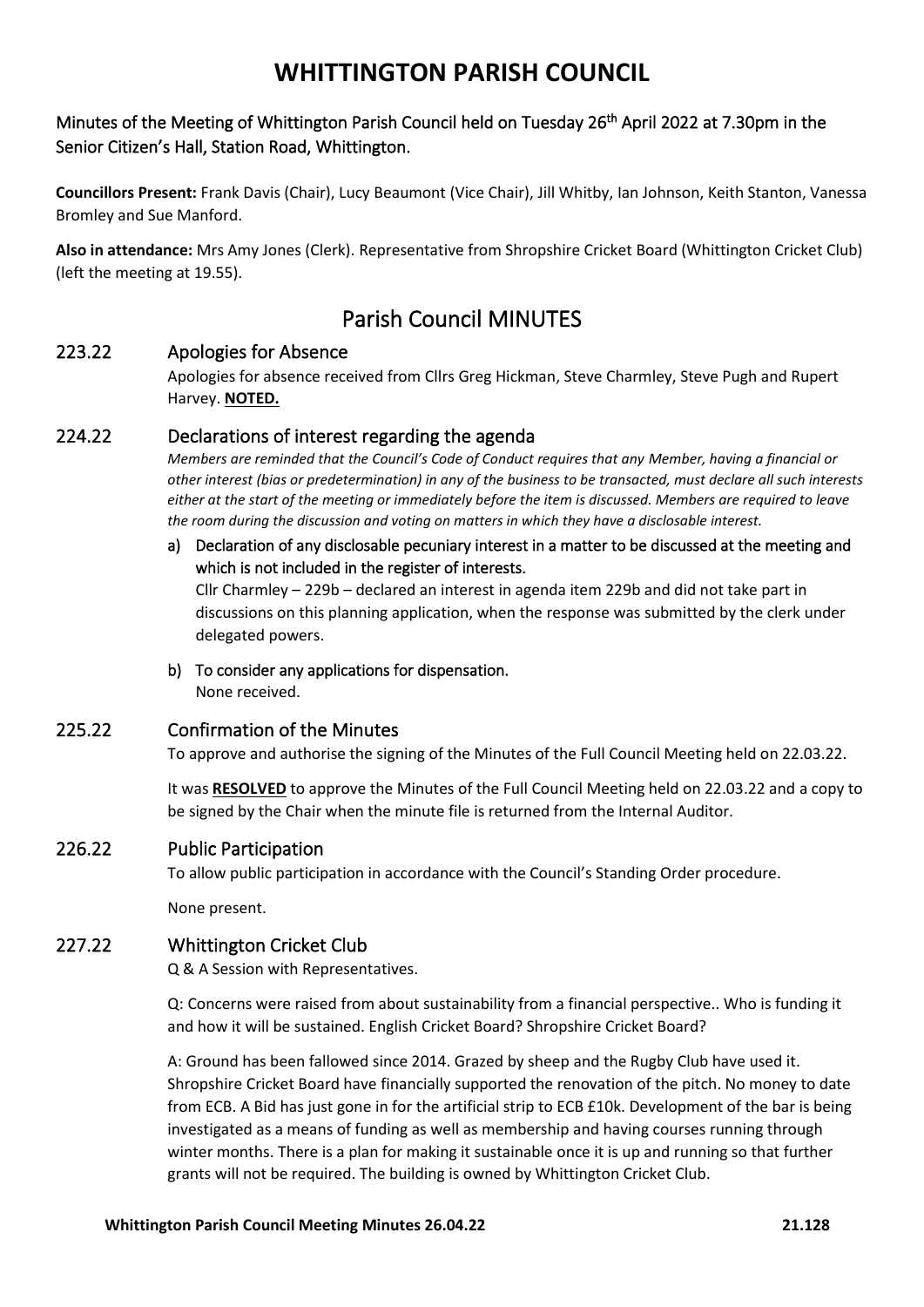- Q: Can the hall / facilities be hired for functions / parties?
- A: Yes and things will grow as things develop.
- Q: The benefits to Whittington
- A: Lots of knock-on effects. Long term aspirations. Bringing people and revenue to the village.
- Q: What will the £4k grant be used on?
- A: Disabled facilities ramps and toilets. This is a priority.
- Q: Would the bowling club contribute to the cost of this?

A: A specific response was not provided to this.

The information was **NOTED** and the representative was thanked for their time.

### 228.22 Reports

- a) Chairman's Report Consider matters arising since the last meeting. No matters to report.
- b) Clerk's Progress Report Consider matters arising since the last meeting (attached report). The following report was **NOTED**:

| Road Safety / Highways (matters not included for discussion elsewhere on                                                                                                                                                                                                                                                                                                                                                                                                                                                                                                                                                                                                                                                                                                                                                                                                       | On-going |
|--------------------------------------------------------------------------------------------------------------------------------------------------------------------------------------------------------------------------------------------------------------------------------------------------------------------------------------------------------------------------------------------------------------------------------------------------------------------------------------------------------------------------------------------------------------------------------------------------------------------------------------------------------------------------------------------------------------------------------------------------------------------------------------------------------------------------------------------------------------------------------|----------|
| the agenda)                                                                                                                                                                                                                                                                                                                                                                                                                                                                                                                                                                                                                                                                                                                                                                                                                                                                    |          |
| <b>Signage along Castle Street</b>                                                                                                                                                                                                                                                                                                                                                                                                                                                                                                                                                                                                                                                                                                                                                                                                                                             |          |
| 1. The Oswestry directional sign sending people up Castle Street rather<br>than Station Road - SC have confirmed that they will look to renew<br>this sign/posts as part of their works programme. They will also<br>relocate sign to resolve issue with vehicles turning into the dead-end<br>bit of Castle Street.<br>2. 30mph signage - additional repeater signs requested.<br>Update from Shropshire Council's Traffic Engineer (12.03.21) - work delayed<br>due to Covid.<br>Followed up 20.07.21 - We will work to progress these signing works as soon<br>as we are able as part of our works programme for this financial year. Update<br>requested 15.03.22.<br><b>UPDATE 15.03.22</b> - The Traffic Engineer is liaising with WSP as to the redesign<br>/ relocation of the ADS sign in Castle Street. It will be ordered as part of<br>2022/23 small works budget. |          |
| Footpath through the development off Park Crescent - The path will be<br>installed when the development is completed (minute 108.e.21 refers -<br>Monitor.)<br>Implementation of Traffic Calming (a planning condition attached to the<br>development off Park Crescent) - Monitor as although installed, it looks<br>incomplete. This has been raised as a query.<br>Extension of the 30mph B5009 Gobowen to Whittington<br>Awaiting details on the next stage from Shropshire Council.                                                                                                                                                                                                                                                                                                                                                                                       |          |
| <b>Streetlights</b><br>Updated Inventory - completed just awaiting a copy.                                                                                                                                                                                                                                                                                                                                                                                                                                                                                                                                                                                                                                                                                                                                                                                                     | On going |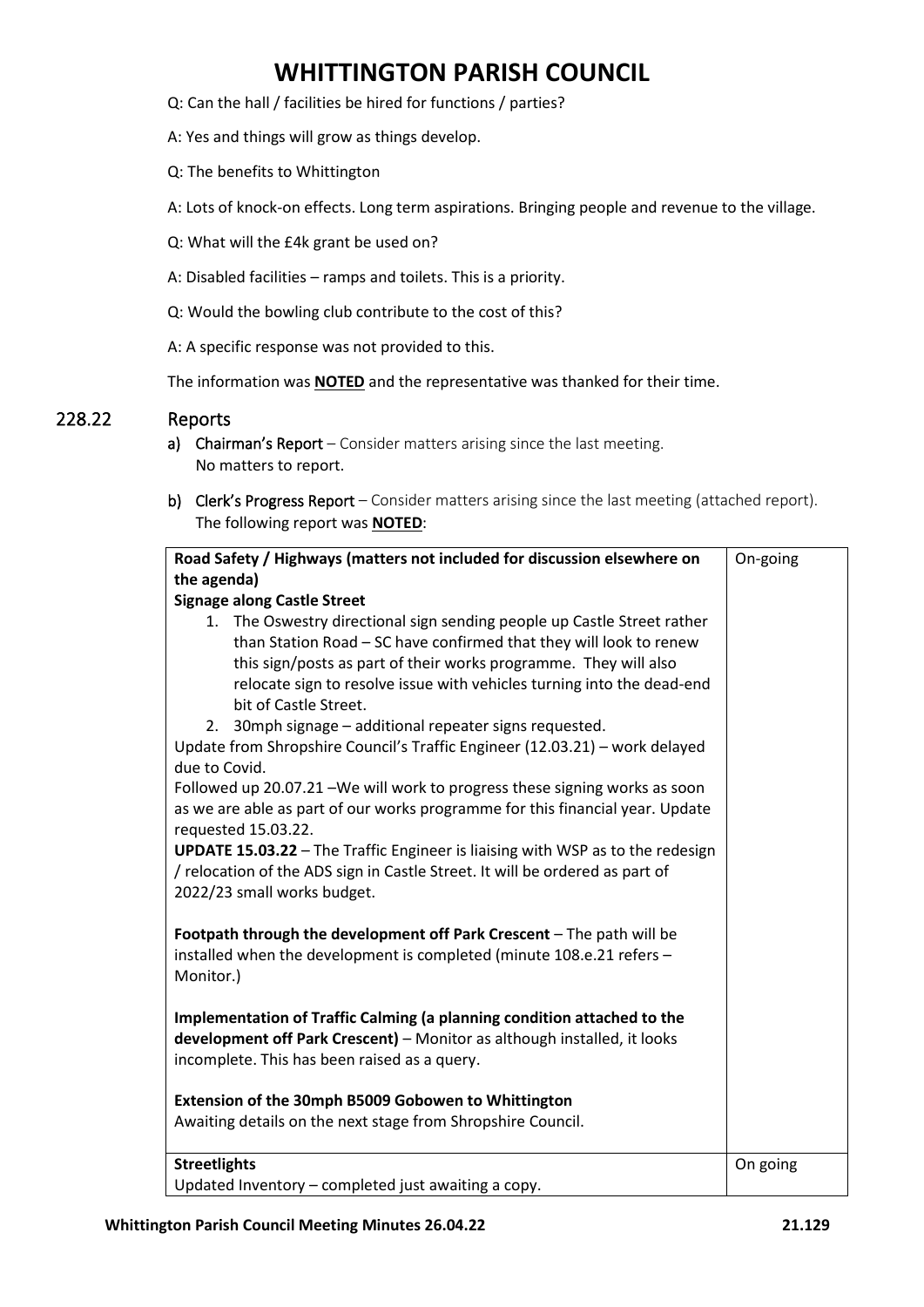| Clerk putting together a draft S/Light Maint. Awaiting an up to date inventory<br>as this is required as part of the contract. To be brought to a future meeting<br>for consideration.                                           |          |
|----------------------------------------------------------------------------------------------------------------------------------------------------------------------------------------------------------------------------------|----------|
| The request to remove column 191 (Pen-y-Bryn) - The developers have been<br>given the terms of removal and are contacting a local contractor (update<br>requested 14.03.22 - no update received).                                |          |
| <b>Defibrillators</b><br>Phonebox in Hindford still needs Painting (Spring) and signs installing (Cllr<br>Davis)                                                                                                                 | On going |
| <b>Grounds Maintenance</b><br>New contractor started on 1 <sup>st</sup> April and as agreed, an early cut of all areas was<br>completed.                                                                                         | To note  |
| <b>Community Governance Reviews</b><br>Proposal for no change submitted and submission acknowledged. No updates<br>or further communication received.                                                                            | To note. |
| Defibrillator Training - Took place on Saturday 9th April 10-12. Approx 10<br>people attended. Session was well received.                                                                                                        | To note. |
| Employer Pension Duties - next re-enrolment window opens 1 <sup>st</sup> April 2022.<br>Next re-declaration deadline $-1$ <sup>st</sup> December 2022. Clerk has been re-enrolled<br>and re-declaration of compliance completed. | To note. |
| <b>Insurance</b> $-3$ Year Agreement with current Insurers ends $31st$ May 2022.<br>Quotes being obtained to be considered at the May meeting.                                                                                   | To note. |
| Festival in Babbinswood - Premises Licence application not yet listed on the<br>Shropshire Council website.                                                                                                                      | To note. |
| Jubilee Tree - This has now been planted and a photo has been arranged for<br>before the May meeting. This will then be registered on the Queen's Green<br>Canopy Website.                                                       | To note. |
| Zoom - The Pro Account has now been cancelled but the council still has<br>access to the basic account.                                                                                                                          | To note. |

c) Whittington play area at Fitzgwarine – Consider the latest visual inspection report provided to the council by Cllr Frank Davis.

Cllr Davis gave the following report:

**Inspection on 26/4/22 –** Spring Squirrel is deteriorating. Being replaced as part of the refurbishment project (July). Some more deterioration to the spinning part of the rope climber. Monitor and remove from service if required.

**Gate to Castle Fields (**kissing gate **–** footpath – responsibility of Shropshire Council – it is in a poor state of repair. Post is rotten and latch missing. Clerk to report to Shropshire Council.

**Condition of the fence running from the gate to the sub station is in a poor state.** Pass onto the farmer to report that the field is not secure for stock.

d) Police Report – Consider.

Whittington Police Report March 2022 06/03/2022 – Theft of Vehicle 09/03/2022 – Assault 26/03/2022 – Public Order 28/03/2022 - Assault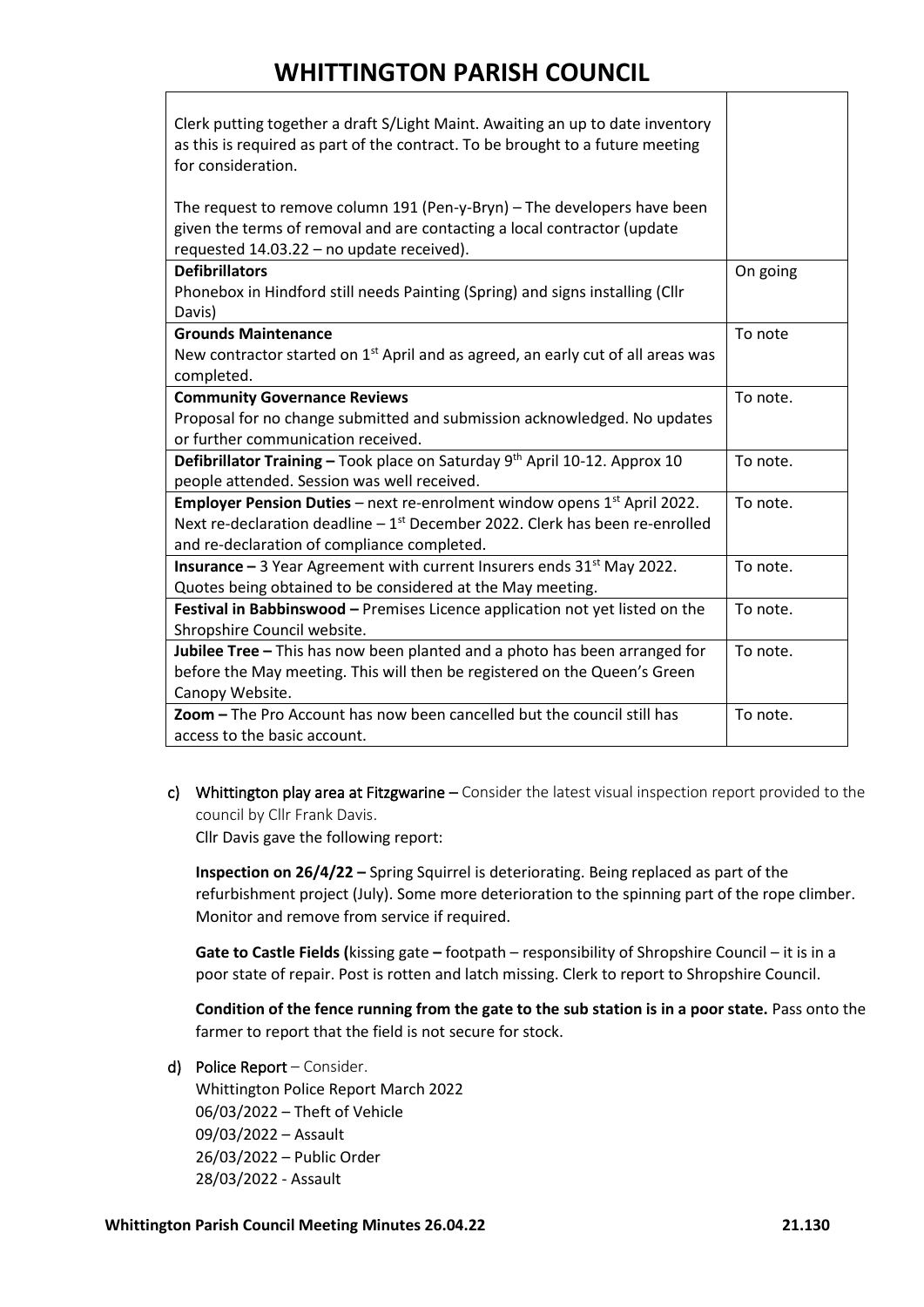Incidents that have been omitted for data protection or non-crime dealt with by police:  $ASB - 1$ 

Domestic Incident – 1 Missing Person – 0 Suspicious Incident – 2 Concern for Safety – 2 Highway disruption (including Road Traffic Collisions) – 5 **RESOLVED** to note. e) Shropshire Councillors Report – To receive a report from Cllr Steve Charmley.

- Cllr Charmley was not present at the meeting to provide a report.
- f) Councillor Reports To consider reports from Councillors (training courses attended, meetings attended as council representatives).

Cllr Bromley attended the Defib Training – very well received, around 12 people attended.

Cllr Beaumont attended a Whittington in Need Meeting – 4/4/22. No matters to report.

# 229.22 Planning

### a) To note recent planning decisions published by Shropshire Council

I. **Reference:** 21/05525/FUL (validated: 24/11/2021) **Address:** Maestermyn Marina Ltd, Maestermyn Marina, Welsh Frankton, Oswestry, Shropshire, SY11 4NU **Proposal:** Erection of a commercial building (canal boat workshop) **Decision:** Grant Permission **To receive an update.** The Clerk reported that a log of all emails between the Planning Officer and the Parish

Council have been sent for consideration and no update or outcome of the investigations has been provided at present. **RESOLVED to note.**

# b) To ratify the following comments submitted prior to the meeting (scheme of delegation):

**I. Reference:** 22/01246/FUL (validated: 24/03/2022) **Address:** Hindford Grange, Hindford, Whittington, Oswestry, Shropshire, SY11 4NR

**Proposal:** Erection of a detached 6 bay garage

**Comment submitted 31/03/22 –** Neutral - "The Parish Council expect the garage to be aesthetically in keeping with the surrounding area".

**RESOLVED** to note and approve. It was **NOTED** that Cllr Charmley did not contribute to discussions or the comment submitted and declared an interest to the Clerk when correspondence was circulated.

# c) Consider the following Planning Applications:

- I. **Reference: NONE RECEIVED.**
- d) Consider Planning applications not listed above that are received after the issue of this agenda and are included on Shropshire Council's website. NONE RECEIVED.

# 230.22 Finance and Accounts

a) Consider the following accounts for payment. RESOLVED to approve.

| <b>CHEQUE</b> | <b>PAYEE</b> | <b>DESCRIPTION</b> | NET(f) | <b>VAT</b> | GROSS (£) |
|---------------|--------------|--------------------|--------|------------|-----------|
| / BACS        |              |                    |        |            |           |
| <b>NUMBER</b> |              |                    |        |            |           |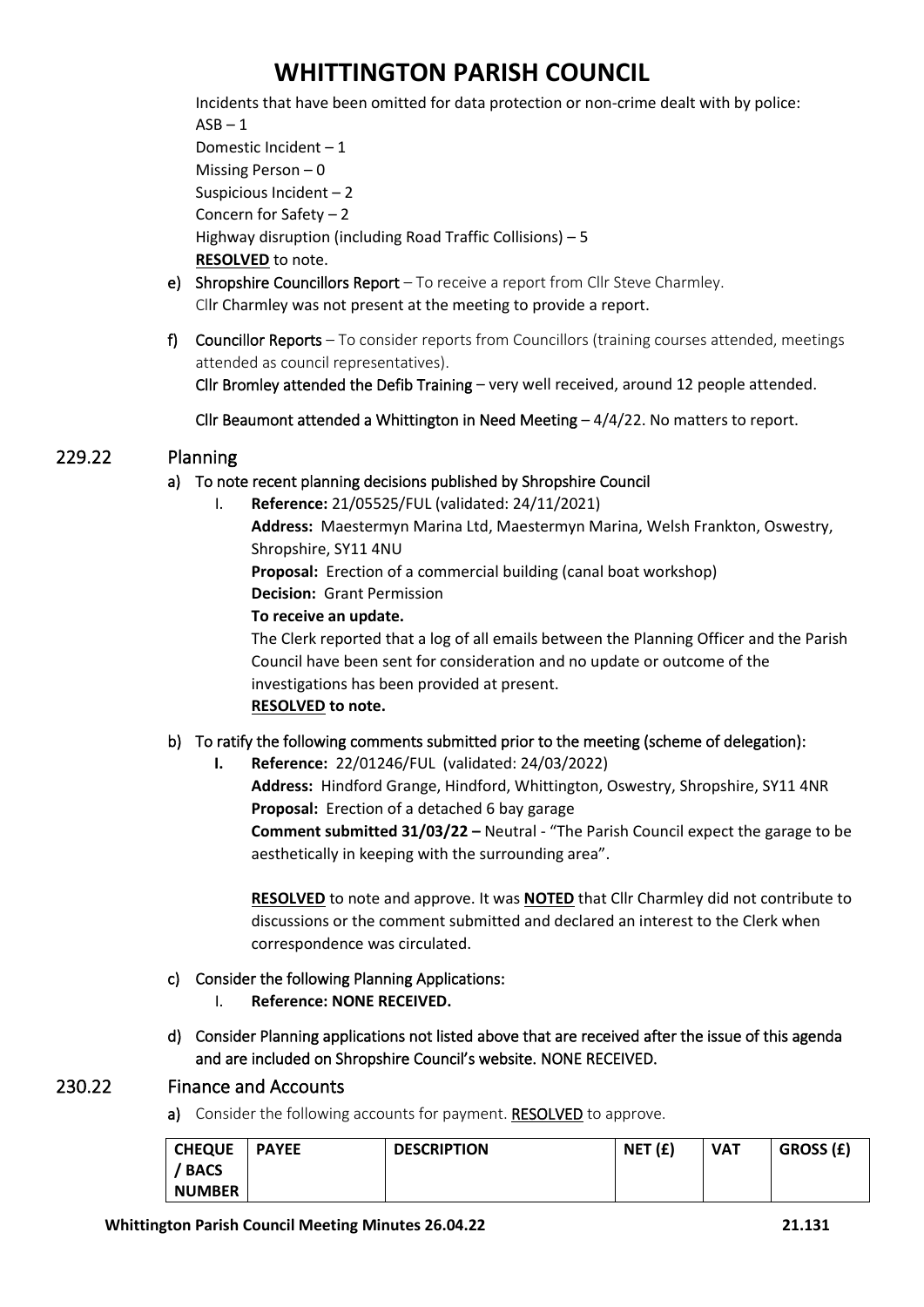| 85<br>(2021/22)        | Cllr Johnson               | Reimbursement - Plusnet<br>Charges (paid outside the<br>meeting)                      | 69.98   | 0.00  | 69.98   |
|------------------------|----------------------------|---------------------------------------------------------------------------------------|---------|-------|---------|
| $\mathbf{1}$           | Clerk                      | Salary Month 1 (Scale 27) (plus<br>expenses (mileage, 16.00 home<br>office allowance) | 1048.99 | 0.00  | 1048.99 |
| $\overline{2}$         | <b>HMRC</b>                | PAYE Payments (Month 1)<br>Employer NI                                                | 91.46   | 0.00  | 91.46   |
| 3                      | <b>Highline Electrical</b> | S/Light Repairs March 22                                                              | 99.00   | 19.80 | 118.80  |
| 4                      | Senior Citizens<br>Club    | Hire of Hall for Defib Training                                                       | 35.00   | 0.00  | 35.00   |
| 5                      | <b>SALC</b>                | Cllr Code of Conduct Training $-$<br>Cllr Johnson                                     | 30.00   | 0.00  | 30.00   |
| 6                      | <b>SALC</b>                | ALC Affiliation Fees for 2022/23                                                      | 1112.20 | 0.00  | 1112.20 |
| <b>Direct</b><br>Debit | <b>NEST</b>                | Pension (Employer & Employee<br>Contribution)                                         | 39.04   | 0.00  | 39.04   |

b) Income – To note income received. RESOLVED to note.

| <b>Date</b>     | <b>From Whom and Description</b>             | Amount     |
|-----------------|----------------------------------------------|------------|
| <b>Received</b> |                                              |            |
| 31.03.22        | NatWest - Interest                           | £0.28      |
| 31.03.22        | Nationwide - Interest                        | £360.07    |
| 09.04.22        | RSA Motability – Claim for S/Light           | £775.00    |
| 22.04.22        | Shropshire Council - Precept 2022/23         | £52,570.81 |
| 22.04.22        | Shropshire Council - 2021 Neighbourhood Fund | £64,174.78 |
| 26.04.22        | Shropshire Council – Env. Maint. Grant       | £420.00    |

c) Reconciliation - To approve the bank reconciliations up to and including  $31<sup>st</sup>$  March 2022 (Year End)

**RESOLVED** to approve. It was noted that the original hard copy is with the Internal Auditor and will be signed at the next meeting.

### d) Financial Year End 2021/22 – To consider the following financial documents:

- I. Year End Receipts and Payments (inc. S.137 payments). **NOTED** and **APPROVED.**
- II. Year End Budget Report. **NOTED** and **APPROVED.**
- III. Earmarked Reserves. **NOTED** and **APPROVED.**
- IV. Asset Register. **NOTED** and **APPROVED.**
- V. VAT Reclaim to note a claim has been submitted. **NOTED** and **APPROVED.**
- e) Banking Arrangements Consider recommendation from the Finance and Executive Committee in relation to banking arrangements and the FSCS. Approve transfer of funds to Natwest Savings Account once the Precept has been paid.

The Finance and Executive Committee put forward a recommendation to continue with the current banking arrangements and spread funds across the accounts. The Nationwide account is now up to the FSCS capacity but the Natwest Reserves Account can be utilised to store reserves.

It was **RESOLVED** to transfer £43,000 from Unity Trust to Natwest Reserves Account, leaving around £90615.53k in the Unity Trust Account as this will sort be depleted to under £85k. This was viewed as a low risk and **APPROVED**. The Clerk will inform the council when Unity Trust are re-opening applications for Savings Accounts.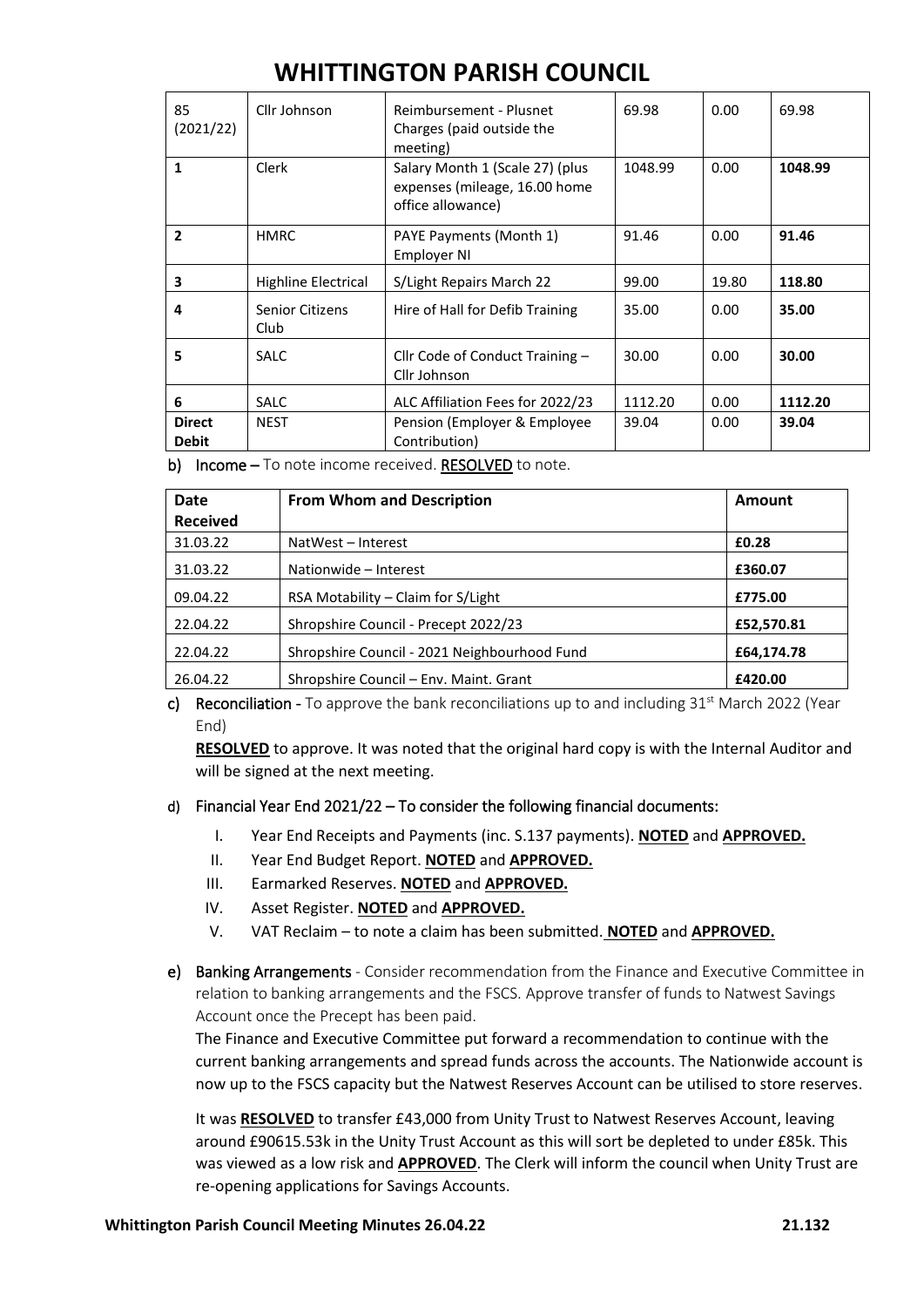f) Environmental Maintenance Grant  $-$  To note that the funds from the 2021/22 grant have all be allocated and the application for 2022/23 funding has been submitted.

It was noted that all funds from the 21/22 grant had been spent on the grounds maintenance of the Three Trees Green and that the 2022/23 application had been submitted, approved and payment of the £420.00 grant received. **NOTED**.

- g) Streetlighting Joint Energy Agreement 2022/23 To note the 2022/23 annual charge. It was noted that the new annual charge will be £2356.88 plus VAT. (2021-22 the annual charge was £2346.44). Quarterly payments of £589.22 plus VAT will be due in the months of May, August, November and February. RESOLVED to approve. The Clerk reported that we are waiting on Highline to send new inventory so that SC can update their records so this figure will be adjusted on the completion of Project A.
- h) **CIL / Neighbourhood Fund Payment** to receive an update on CIL and note the Parish Council's Neighbourhood Fund allocation for 2022 (payable in April/May). **£64,174.**78 – received. To be put in Earmarked Reserves. NOTED.
- **i) Direct Debits –** To note the council's DD Payment to Nest for Employee Pension for 2022/23. It was **NOTED** that the only payment made by Direct Debit is to NEST (Pension). Payments are made by Direct Debit on a monthly basis.
- **j) Internal Auditor** Appoint an internal auditor for 2022/23. **RESOLVED** to appoint Bernard Townson as Internal Auditor for the 2022/23 Financial Year.

# 231.22 Grant Requests

Consider applications from:

- **a)** Friends of Whittington Cemetery (Cemetery and Garden of Remembrance) Grasscutting
- **b)** Whittington Castle Grasscutting
- **c)** The New Saints FC Foundation Whittington Youth Club
- **d)** Whittington Cricket Club

The following applications were discussed and the following grants approved:

- a) **Friends of Whittington Cemetery (Cemetery and Garden of Remembrance) – Grasscutting**
- Application received.
- Request for annual amount of £1000.00.
- **AMOUNT APPROVED: £1000.00**
- **• BACS REF: 7**

# b) **Whittington Castle**

# **Grasscutting**

- An application for 2022/23 has not yet been received.
- Their usual annual payment is £520.00 to support with the cost of grasscutting the back field.
- Defer to May meeting as application not yet submitted. To be considered at the May meeting, along with the application for the Lighting Project.
- c) **The New Saints FC Foundation – Whittington Youth Club**
- Application received.
- Request for £3000.00
- **AMOUNT APPROVED: £3000.00**
- **• BACS REF: 8**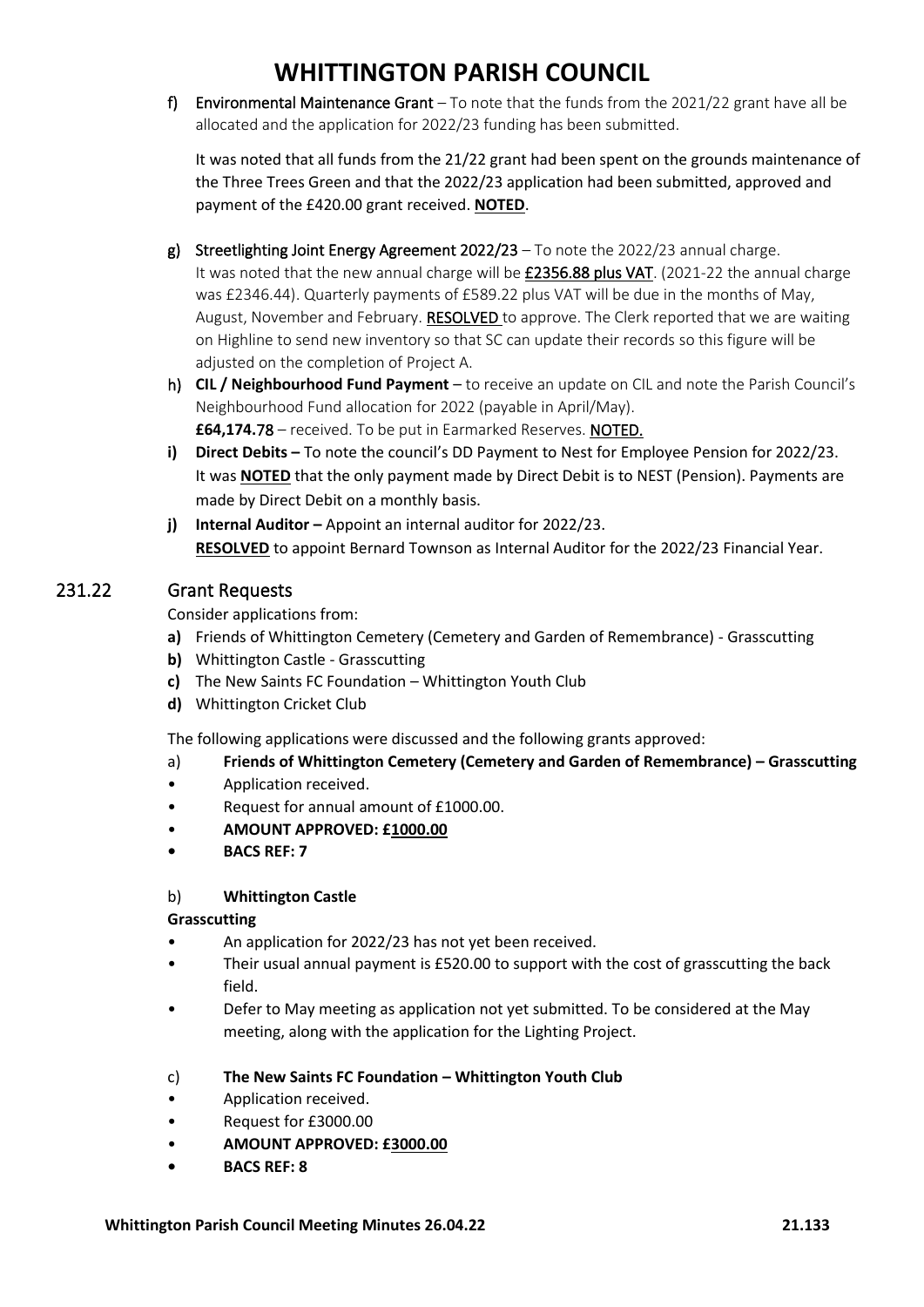- d) **Whittington Cricket Club (payment to be made to Shropshire Cricket Board)**
- Application received.
- Request for £4000.00
- **AMOUNT APPROVED: £2000.00 (cover letter – ringfenced for the purpose of the development of disabled facilities at Whittington Cricket Club.**
- **• BACS REF: 9**

# 232.22 Internet Access for Meetings

Receive an update on the installation of broadband at the Senior Citizen's Hall.

Cllr Johnson reported that the line has now been installed. There is no reason to suggest that fibre to the cabinet cannot be installed. All being well, Plusnet will send another router and transfer onto a Superfast Broadband Service. **NOTED**. The Senior Citizen's Hall can then inform the Parish Council of the monthly charge and the Council can calculate an annual grant based on this.

# 233.22 Highways, Pavements and Footpaths

**a) Receive an update regarding the installation of a pavement between The Venue and Inglis Road.**

No update. Defer to the next meeting.

- **b) Receive an update regarding Burma Road flooding (by the traffic calming, near the Venue).** No update. Defer to the next meeting. It was noted that the stench from stagnant water on this stretch is terrible.
- **c) Penybryn Pedestrian Crossing – Receive an update following the site meeting on 08.12.21.** No update. Defer to the next meeting.
- **d) Extension of the 30mph speed limit on B5009 Whittington – Gobowen Road – Receive update.** Shropshire Council will prepare the drawings around April time. A request has been made to see a copy of the plans first, before they go out for consultation. No update – to be followed up for the May meeting.
- **e) Parking issues on Top Street – Discuss**

It was noted that issues regarding parking on Top Street was restricting residents access to their properties. This has been an ongoing issue for 5 years. A request for white lines along both sides of the road has been requested so that access and visibility is clear at all times.

It was **RESOLVED** to pass the matter to Cllr Charmley to follow up with Highways, Shropshire Council.

**f) Traffic speed on Twmpath Lane / junction with North Drive – Discuss**

Fast, loud vehicles speeding up and down North Drive from the Orthopaedic towards Park Hall Farm. The issue was discussed and it was RESOLVED to pass the matter to the local Policing Team (copying in the Police Sergeant) to follow up. Cllr Charmley to also be copied in and the Police Contact through Community Speedwatch, as he had previously mentioned looking at putting their camera there to register speeds over a period of time.

**g) Receive an update on Insurance Claim relating to RTA that involved Streetlight 62 on Inglis Road**

The Clerk reported that the claim has been settled and the repair complete. **NOTED.**

**h)** Bins – Discuss the possible installation of a new waste bin.

The cost of a new bin has now increased to £350 to purchase plus £135 to empty p/annum. The responses to the Facebook post were discussed and the following suggestions/locations noted:

- Straight out of Whittington towards Oswestry
- By the community car park
- Top Street

#### **Whittington Parish Council Meeting Minutes 26.04.22 21.134**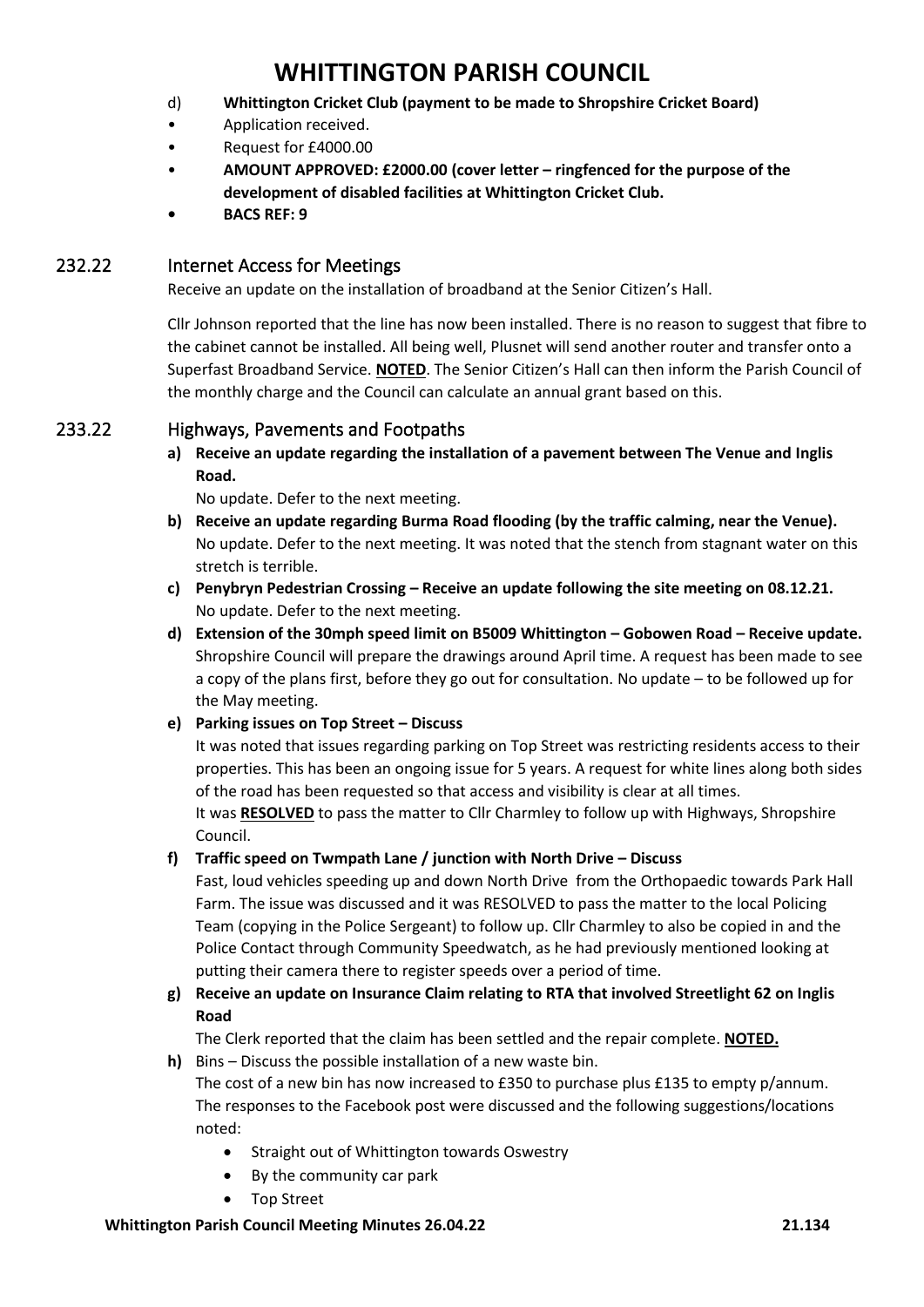- Artillery Road
- Park Hall
- By Drenewydd Turning
- By Rugby Club
- Burma Road

It was RESOLVED to defer the matter to the May meeting and councillors were asked to give some more consideration to the location.

### 234.22 New Play Area

Receive an update from Shropshire Council on the request for suitable land at Park Hall.

The Clerk provided the following update from Shropshire Council:

"We are currently revisiting the masterplan for the land at Park Hall and are undertaking some ground investigations to determine if there is any contamination which could cause concern for future uses. We can incorporate the potential for a play area into the masterplan and I can ask colleagues to get back in touch with you at the appropriate point as this moves forward."

This was **NOTED** and Shropshire Council have been asked to keep the Parish Council informed.

# 235.22 The Queen's Platinum Jubilee

**a)** Tree Planting – receive an update.

It was **NOTED** that the tree has bee planted and will now be registered on the Queen's Green Canopy and on the Shropshire Council Jubilee Tree Map. It was **AGREED** to have a photo by the tree prior to the meeting on 24<sup>th</sup> May, at 7.10pm. Photo before May meeting.

**b)** Consider Request from Whittington Under 5's to plant a Jubilee Tree on the green next to the Play Area.

It was **RESOLVED** to approve the request and asked that it be planted along the equisting hedge line. The Parish Council agreed to include the tree in their inspection schedule, when the tree surveys are conducted.

**c)** To receive an update on the plans being put together by Whittington Together and the Castle over the Jubilee weekend. Cllr Johnson reported that live music being provided for free. Whittington Together are looking at purchasing a big oversized flag, bunting etc. and will put together a grant application to be discussed at the May meeting. **NOTED.**

# 236.22 Pen-y-Bryn Affordable Housing Development

Receive an update from Councillor Johnson on progress.

No update.

# 237.22 Local Policing Charter

**a)** Review of top three concerns and discuss

This was discussed and it was RESOLVED to change the order of the top three concerns, placing speeding as top priority, followed by theft and the Anti-Social Behaviour.

- I. Are these priorities being actioned? Community Speedwatch is helping.
- II. Is the Local Policing Community Charter delivering in this area and can you suggest any improvements which can be made? Speeding – The Council can often feel unsupported from a police to perspective.